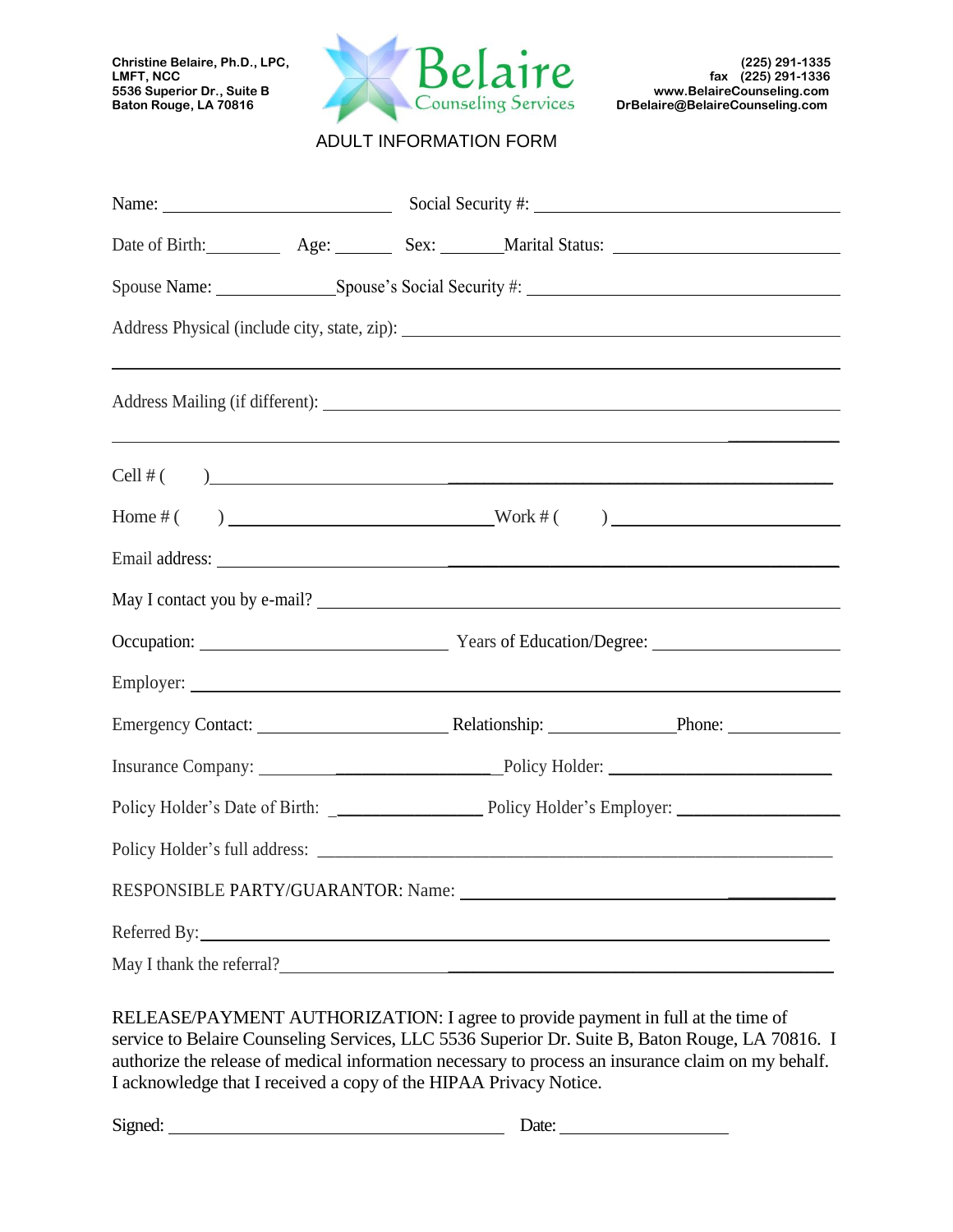

## **The following are common concerns of individuals. Please check all that apply to you.**

| 1. My family has a history of (check all that apply):           |                                                                                     |                                  |
|-----------------------------------------------------------------|-------------------------------------------------------------------------------------|----------------------------------|
| _ poor communication                                            | __ counseling                                                                       | $\equiv$ abuse                   |
| $\equiv$ depression                                             | <sub>n</sub> hospitalization                                                        | $\equiv$ alcoholism              |
| <u>eating</u> disorders                                         | _ drug or gambling addiction                                                        |                                  |
| 2. I use alcohol:                                               |                                                                                     |                                  |
|                                                                 | _ less than once per week ______ more than once per week _______ never              |                                  |
| 3. I use drugs:                                                 |                                                                                     |                                  |
|                                                                 | _ less than once per week _______ more than once per week _______ never             |                                  |
|                                                                 | 4. The following have resulted from my use of alcohol/drugs (check all that apply): |                                  |
| _traffic violation                                              | _black outs                                                                         | <sub>__</sub> financial problems |
|                                                                 |                                                                                     | _ work or academic problems      |
| 5. _ I have been in trouble with the legal system.              |                                                                                     |                                  |
| 6. _ I have had an unwanted sexual experience.                  |                                                                                     |                                  |
| 7. I have experienced (check all that apply):                   |                                                                                     |                                  |
| _ emotional abuse                                               | _ sexual abuse                                                                      | _ physical abuse                 |
| 8. I've tried to control my weight with (check all that apply): |                                                                                     |                                  |
| $\equiv$ vomiting                                               | __ laxatives                                                                        | _ not eating                     |
| $\equiv$ diet pills                                             | $\equiv$ excessive exercise                                                         | $\equiv$ other                   |
| 9. I have thought or tried to (check all that apply):           |                                                                                     |                                  |
| _harm myself                                                    | _harm another person                                                                |                                  |
| 10. _ At times, I have acted in a violent manner.               |                                                                                     |                                  |
|                                                                 | 11. I have recently had problems with the following (check all that apply):         |                                  |
| $\equiv$ sleeping                                               | <sub>__</sub> appetite                                                              | $\equiv$ fatigue                 |
| _concentration                                                  |                                                                                     |                                  |
| _ headaches                                                     | $\equiv$ anxiety                                                                    | _ medical problems               |
| 12. I have difficulty (check all that apply):                   |                                                                                     |                                  |
| <u>expressing</u> my emotions                                   | something my anger                                                                  | _handling stress                 |
| _ accepting myself                                              | $\equiv$ accepting compliments                                                      |                                  |
| 13. I have experienced a recent (check all that apply):         |                                                                                     |                                  |
| death<br>$\frac{1}{2}$                                          | relationship that ended                                                             | $\equiv$ major move              |
| 14. Sometimes I hear unwanted voices in my head.                |                                                                                     |                                  |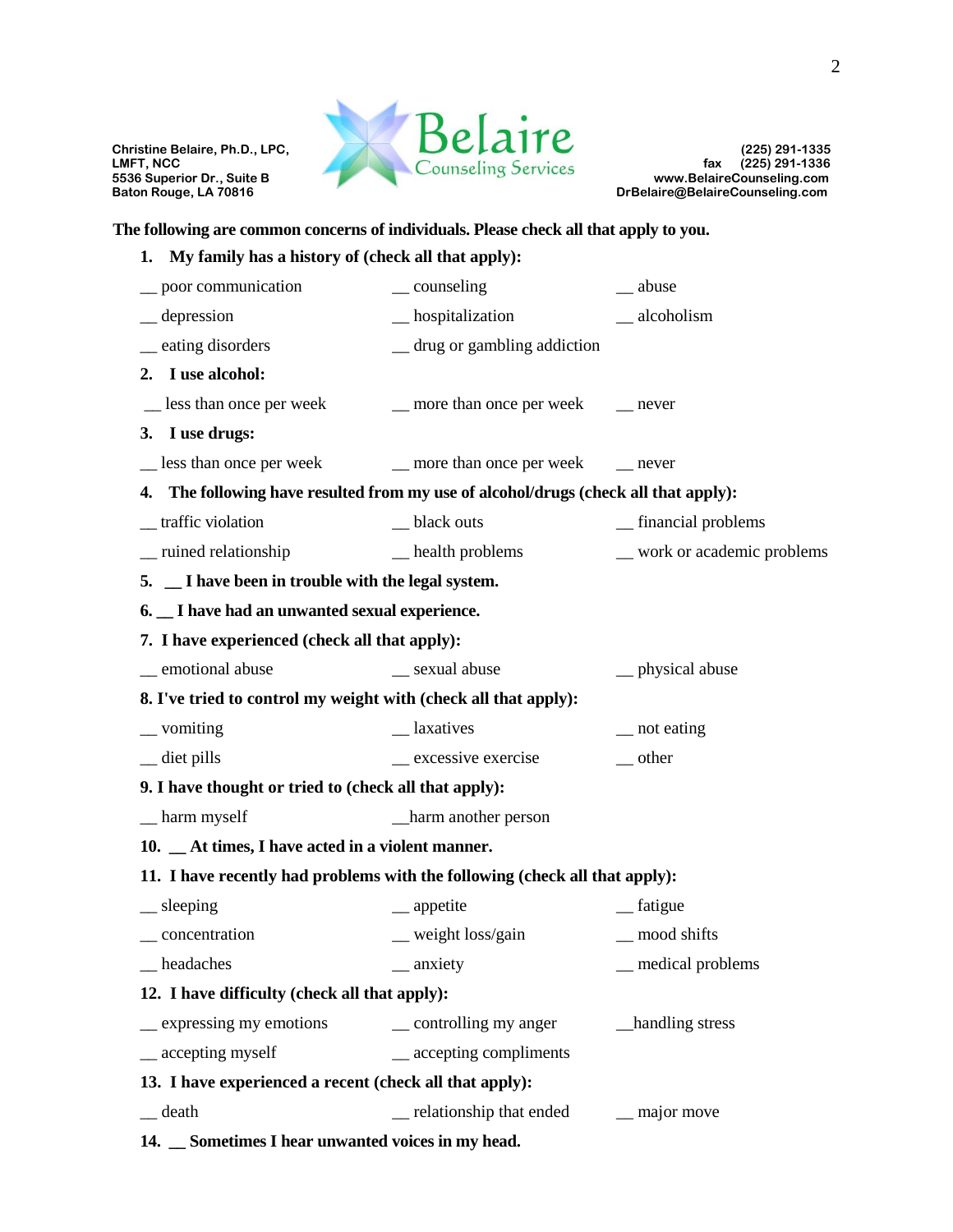

## **FOR EACH ISSUE, MARK THE NUMBER THAT INDICATES HOW MUCH EACH ISSUE HAS DISTRESSED, WORRIED, OR BOTHERED YOU IN THE PAST TWO WEEKS.**

| 1-Notatall     | 2-Slight                                  | 3-Moderate | 4-Considerable |              |                |                |                | 5-Extreme      |  |
|----------------|-------------------------------------------|------------|----------------|--------------|----------------|----------------|----------------|----------------|--|
|                | Feeling angry                             |            |                | 1            | $\overline{2}$ | 3              | 4              | 5              |  |
| $\overline{2}$ | Feeling timid or shy                      |            |                | $\mathbf{1}$ | $\overline{2}$ | 3              | $\overline{4}$ | 5              |  |
| 3              | Feeling depressed                         |            |                | 1            | $\overline{2}$ | 3              | $\overline{4}$ | 5              |  |
| 4              | Being easily embarrassed                  |            |                | 1            | $\overline{2}$ | 3              | $\overline{4}$ | $\overline{5}$ |  |
| 5              | Feeling like a failure                    |            |                | $\mathbf{1}$ | $\overline{2}$ | $\overline{3}$ | $\overline{4}$ | $\overline{5}$ |  |
| 6              | Feeling on the verge of tears             |            |                | $\mathbf{1}$ | $\overline{2}$ | 3              | $\overline{4}$ | $\overline{5}$ |  |
| $\overline{7}$ | Being ill at ease with others             |            |                | 1            | $\overline{2}$ | 3              | $\overline{4}$ | $\overline{5}$ |  |
| 8              | Feeling discouraged                       |            |                | $\mathbf{1}$ | $\overline{2}$ | 3              | $\overline{4}$ | 5              |  |
| 9              | Not feeling like eating                   |            |                | $\mathbf{1}$ | $\overline{2}$ | 3              | $\overline{4}$ | $\overline{5}$ |  |
| 10             | A lack of friends                         |            |                | 1            | $\overline{2}$ | $\overline{3}$ | $\overline{4}$ | $\overline{5}$ |  |
| 11             | Feeling shy with the opposite sex         |            |                | $\mathbf{1}$ | $\overline{2}$ | 3              | $\overline{4}$ | $\overline{5}$ |  |
| 12             | Blame, criticize or condemn others        |            |                | $\mathbf{1}$ | $\overline{2}$ | 3              | $\overline{4}$ | $\overline{5}$ |  |
| 13             | Difficulty holding conversations          |            |                | $\mathbf{1}$ | $\overline{2}$ | $\overline{3}$ | $\overline{4}$ | $\overline{5}$ |  |
| 14             | Feeling hopeless                          |            |                | $\mathbf{1}$ | $\overline{2}$ | $\overline{3}$ | $\overline{4}$ | $\overline{5}$ |  |
| 15             | Headaches                                 |            |                | $\mathbf{1}$ | $\overline{2}$ | 3              | $\overline{4}$ | 5              |  |
| 16             | Difficulty with Sleep                     |            |                | $\mathbf{1}$ | $\overline{2}$ | $\overline{3}$ | $\overline{4}$ | $\overline{5}$ |  |
| 17             | Stay by yourself a lot                    |            |                | $\mathbf{1}$ | $\overline{2}$ | $\overline{3}$ | $\overline{4}$ | $\overline{5}$ |  |
| 18             | Feeling tense and nervous                 |            |                | $\mathbf{1}$ | $\overline{2}$ | 3              | $\overline{4}$ | 5              |  |
| 19             | Upset stomach                             |            |                | $\mathbf{1}$ | $\overline{2}$ | $\overline{3}$ | $\overline{4}$ | $\overline{5}$ |  |
| 20             | Sexual problems                           |            |                | 1            | $\overline{2}$ | 3              | $\overline{4}$ | 5              |  |
| 21             | Suicidal thoughts                         |            |                | $\mathbf{1}$ | $\overline{2}$ | 3              | $\overline{4}$ | $\overline{5}$ |  |
| 22             | Problems with family                      |            |                | $\mathbf{1}$ | $\overline{2}$ | 3              | $\overline{4}$ | 5              |  |
| 23             | Upset by academic concerns                |            |                | $\mathbf{1}$ | $\overline{2}$ | $\overline{3}$ | $\overline{4}$ | $\overline{5}$ |  |
| 24             | Problems with spouse or significant other |            |                | $\mathbf{1}$ | $\overline{2}$ | 3              | $\overline{4}$ | $\overline{5}$ |  |
| 25             | Stress related to work                    |            |                | $\mathbf{1}$ | $\overline{2}$ | 3              | $\overline{4}$ | 5              |  |
| 26             | Stress related to school                  |            |                | $\mathbf{1}$ | $\overline{2}$ | $\overline{3}$ | $\overline{4}$ | $\overline{5}$ |  |
| 27             | Being overweight                          |            |                | $\mathbf{1}$ | $\overline{2}$ | 3              | $\overline{4}$ | 5              |  |
| 28             | Problems with anxiety                     |            |                | $\mathbf{1}$ | $\overline{2}$ | 3              | $\overline{4}$ | $\overline{5}$ |  |
| 29             | Unhappy with living arrangements          |            |                | $\mathbf{1}$ | $\overline{2}$ | $\overline{3}$ | $\overline{4}$ | $\overline{5}$ |  |
|                |                                           |            |                |              |                |                |                |                |  |